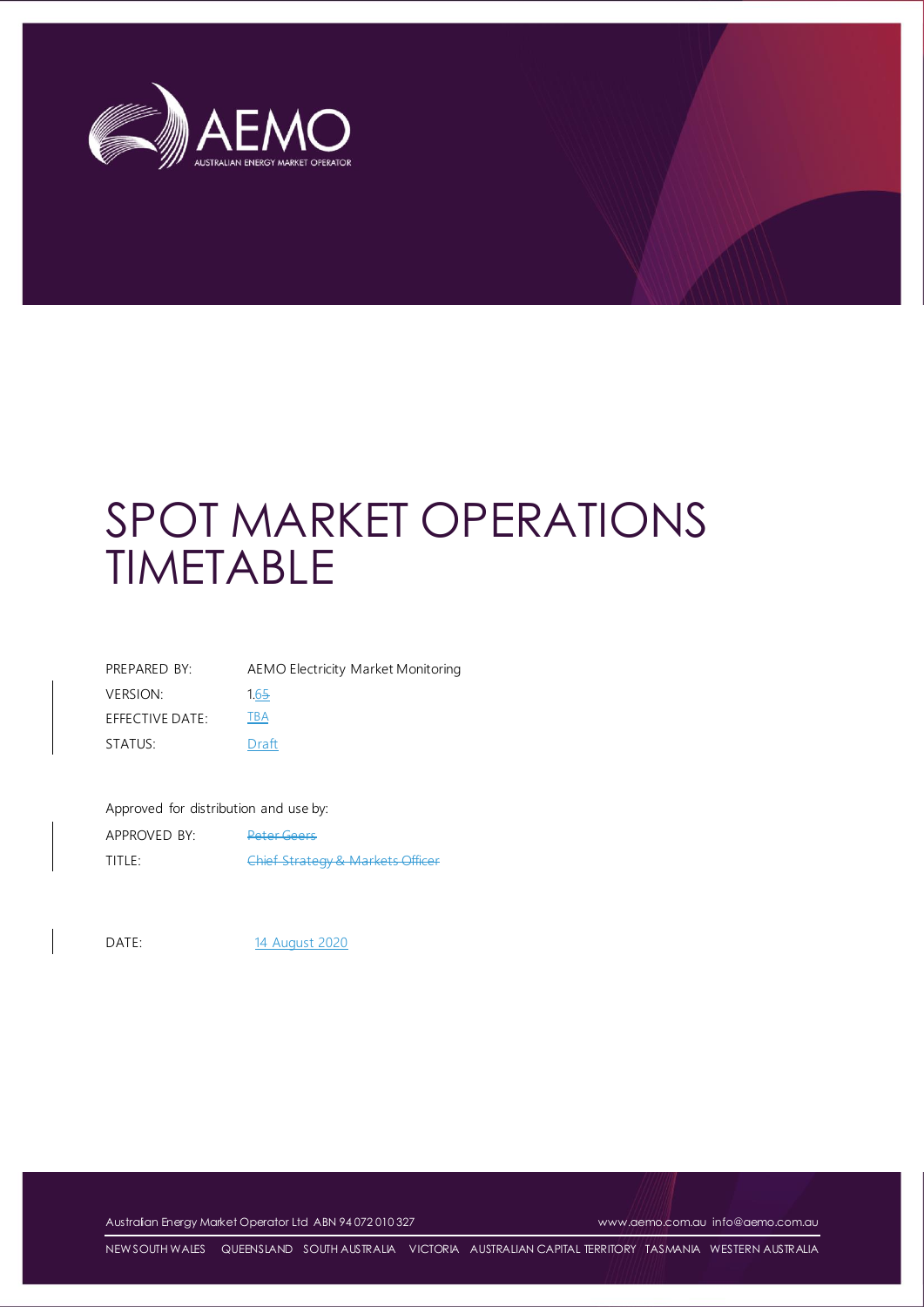

## **VERSION RELEASE HISTORY**

| Version | Effective Date   | Summary of Changes                                                                                                                                                                                         |
|---------|------------------|------------------------------------------------------------------------------------------------------------------------------------------------------------------------------------------------------------|
| 1.0     | 13 December 1998 | Original version.                                                                                                                                                                                          |
| 1.1     | 2 June 2016      | Updated in accordance with Schedule 2 of the National Electricity Amendment<br>(Energy Adequacy Assessment Projection timeframes) Rule 2016 No. 3.                                                         |
| 1.2     | 9 September 2016 | Accepted all changes made to V1.1.                                                                                                                                                                         |
| 1.3     | 28 October 2016  | Accepted all changes made to V1.2.                                                                                                                                                                         |
| 1.4     | 16 August 2019   | Added 5MPD in accordance with National Electricity Amendment (Five Minute<br>Settlement) Rule 2017 No. 15. Removed references to interim nature of CIR.<br>Corrected minor errors. Added GELF to glossary. |
| 1.5     | <b>TBA</b>       | Changes in relation to the Improving transparency and extending duration of MT<br>PASA rule change.                                                                                                        |
| 1.6     | TBA              | Incorporating consultation draft determination                                                                                                                                                             |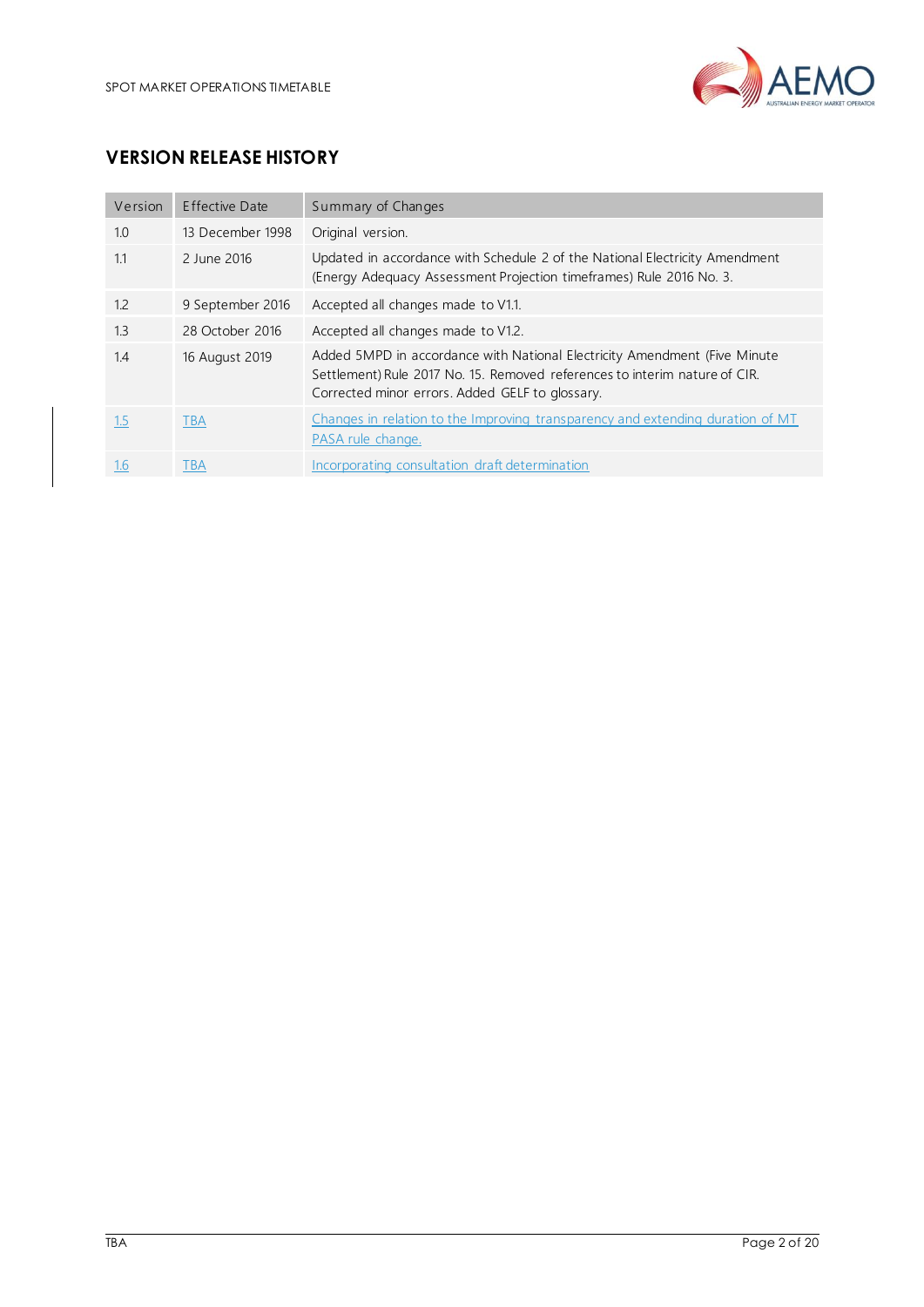

### **CONTENTS**

| 1.   | <b>INTRODUCTION</b>              | 4    |
|------|----------------------------------|------|
| 1.1. | Purpose and scope                | 4    |
| 1.2. | Definitions and interpretation   | 4    |
| 2.   | SPOT MARKET OPERATIONS TIMETABLE | 5    |
| 2.1. | Offers and bids                  | 5    |
| 2.2. | PASA                             | 87   |
| 2.3. | Dispatch and pre-dispatch        | 109  |
| 2.4. | Market information               | 1110 |
| 2.5. | Settlements                      | 1645 |
| 2.6. | EAAP                             | 1817 |
| 2.7. | <b>CIR</b>                       | 2019 |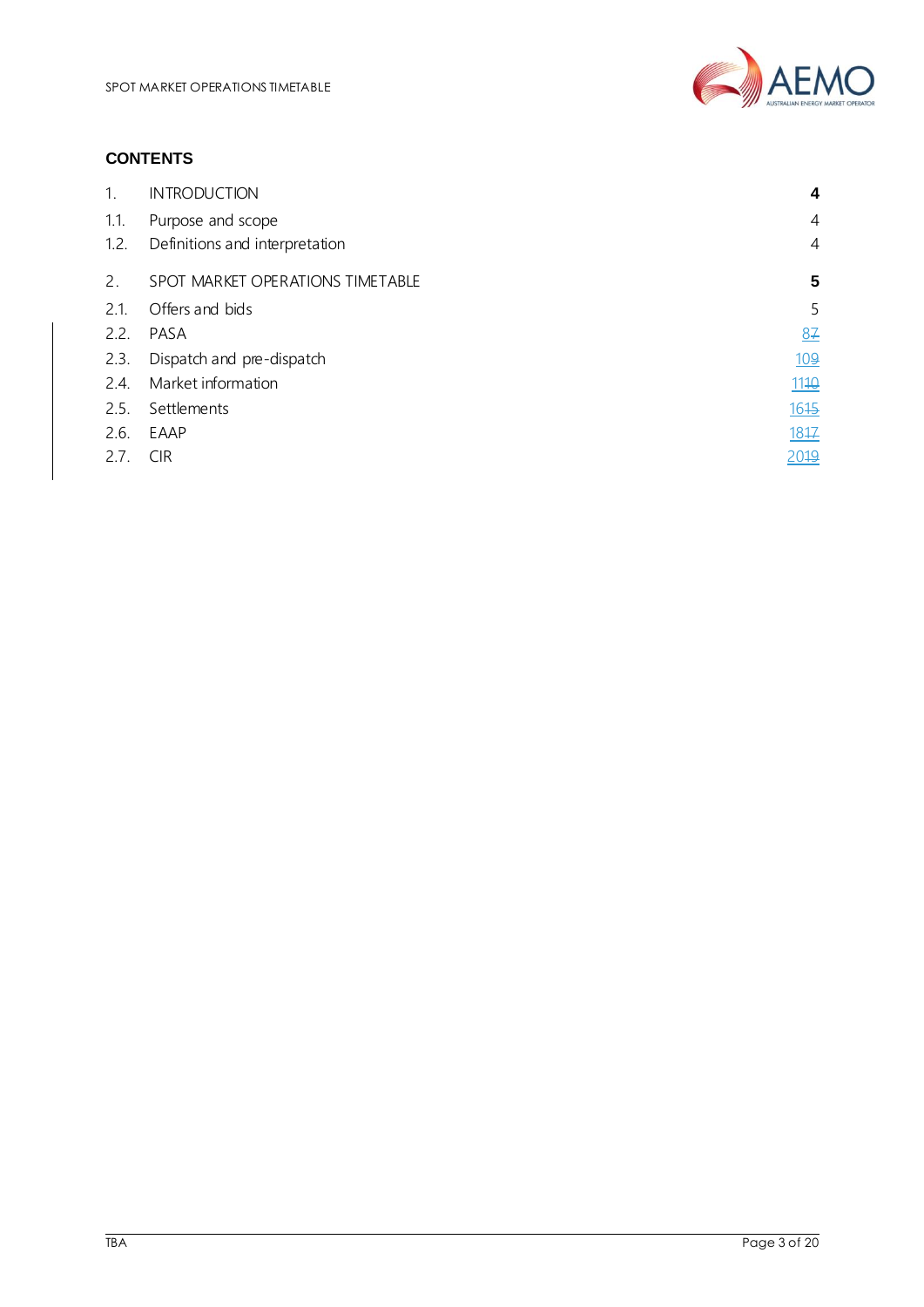

## <span id="page-3-0"></span>**1. INTRODUCTION**

### <span id="page-3-1"></span>**1.1. Purpose and scope**

This is the *spot market* operations *timetable* (**Timetable**) made under clause 3.4.3 of the National Electricity Rules (NER).

The Timetable specifies who must do what by when in the *spot market*. The Timetable applies to *AEMO* and all *Registered Participants*.

This Timetable has effect for only the purposes set out in the NER. The NER and the National Electricity Law prevail over this Timetable to the extent of any inconsistency.

### <span id="page-3-2"></span>**1.2. Definitions and interpretation**

### **1.2.1. Glossary**

Terms defined in the National Electricity Law and the NER have the same meanings in this Timetable.

Terms defined in the NER are intended to be identified in this Timetable by italicising them, but failure to italicise a defined term does not affect its meaning.

The words, phrases and abbreviations in the table below have the meanings set out opposite them when used in this Timetable.

| Definition                                                     |
|----------------------------------------------------------------|
| Australian Eastern Standard Time                               |
| Congestion information resource                                |
| Energy Adequacy Assessment Projection                          |
| Generator Energy Limitation Framework                          |
| National Electricity Rules                                     |
| Projected assessment of system adequacy                        |
| Spot market operations timetable                               |
| The 24-hour period from 0400 hrs to 0400 hrs the following day |
| Trading interval                                               |
|                                                                |

### **1.2.2. Interpretation**

The following principles of interpretation apply to this Timetable unless otherwise expressly indicated:

- (a) This Timetable is subject to the principles of interpretation set out in Schedule 2 of the National Electricity Law.
- (b) References to time are references to Australian Eastern Standard Time (AEST) in 24-hour format.
- (c) References to days are references based on *trading days*."Day 0" refers to an arbitrary *trading day*. "Day ±x" refers to the *trading day*, or the calendar day that forms the major part of the *trading day*, which is x days after (+) or before (-) Day 0.
- (d) "Bid" may refer to a bid or an offer.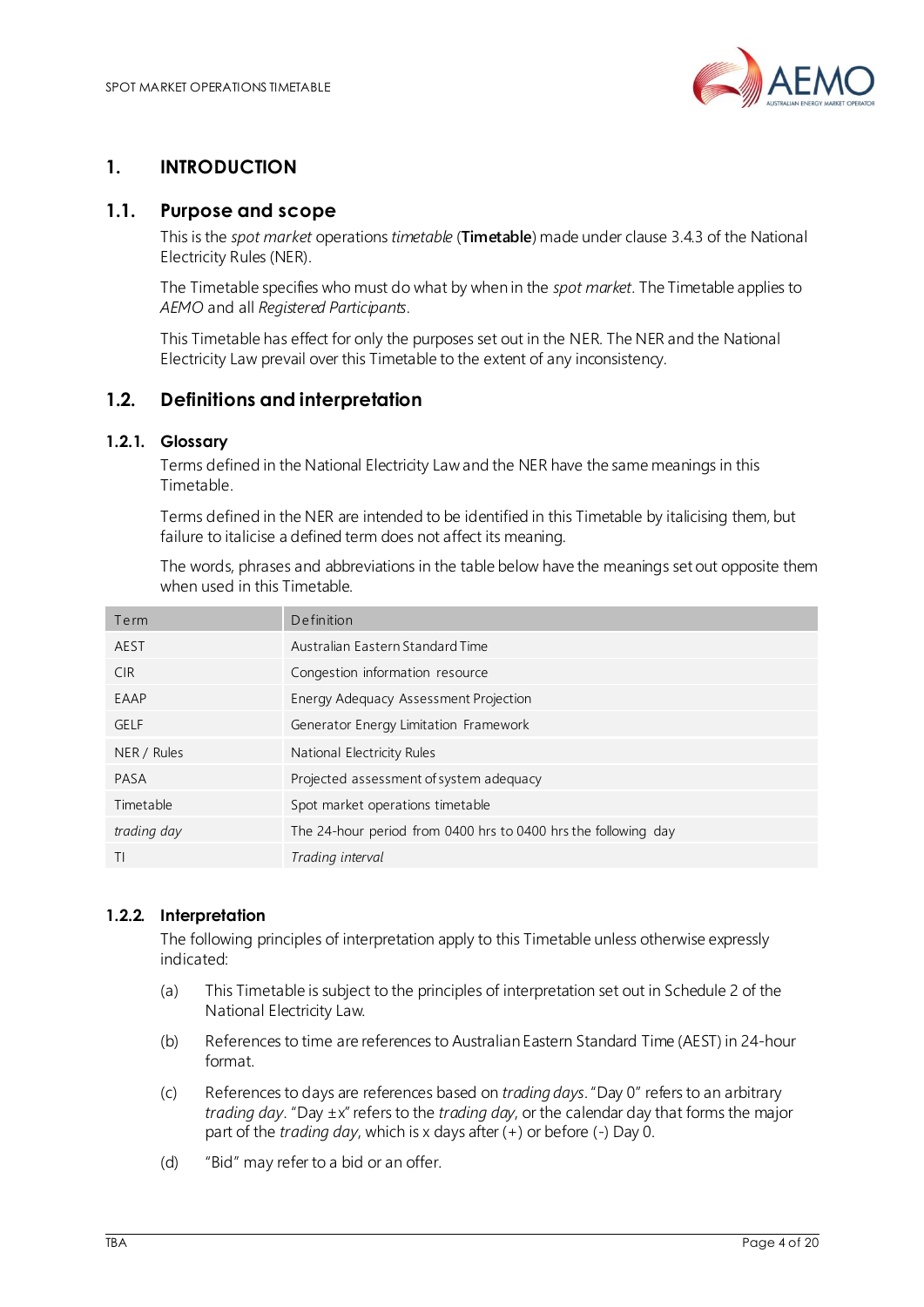

# **2.1. Offers and bids**

<span id="page-4-1"></span><span id="page-4-0"></span>

| Day         | Time of Day<br>(EST) | Event                                                                                                                                                                                                          | Provided<br>By | Provided<br>To | Period Covered         | Frequency | Comments                                                                                                                                                                                                                                                                                       | <b>NER</b><br>Requirement                 |
|-------------|----------------------|----------------------------------------------------------------------------------------------------------------------------------------------------------------------------------------------------------------|----------------|----------------|------------------------|-----------|------------------------------------------------------------------------------------------------------------------------------------------------------------------------------------------------------------------------------------------------------------------------------------------------|-------------------------------------------|
| June        |                      | Bid and offer validation<br>data in accordance<br>with Schedule 3.1 of<br>the Rules                                                                                                                            | Participants   | AEMO           | Next financial<br>year | Annually  | Provide details of any changes. This data is used to validate<br>dispatch bids and offers. Note changes occurring at any<br>time of year require notification to AEMO at least 6 weeks<br>in advance                                                                                           | Schedule 3.1                              |
| Day<br>$-2$ | 12:30                | Capacity notification<br>for Day 0:<br>Capacity profile<br>Self-commitment / de-<br>commitment times<br>Energy availability<br>Rates of change                                                                 | Participants   | AEMO           | Day 0                  | Daily     | Capacity profiles have a trading interval (TI) resolution.<br>Only energy-constrained generating units and scheduled<br>loads are required to provide daily energy limits. Only<br>slow start scheduled generating units are required to<br>provide estimated commitment / decommitment times. | 3.8.4, 3.8.17,<br>3.8.18                  |
| Day<br>$-1$ | 12:30                | Bidding closes for<br>Day 0. Bids contain<br>quantities specified<br>under clauses 3.8.6,<br>3.8.6A, 3.8.7 and<br>3.8.7A of the Rules,<br>including:<br>MW quantities for<br>each band<br>prices for each band | Participants   | AEMO           | Day 0                  | Daily     | Band prices in bids for Day 0 cannot be changed after<br>12:30.                                                                                                                                                                                                                                | 3.8.5, 3.8.6,<br>3.8.6A, 3.8.7,<br>3.8.7A |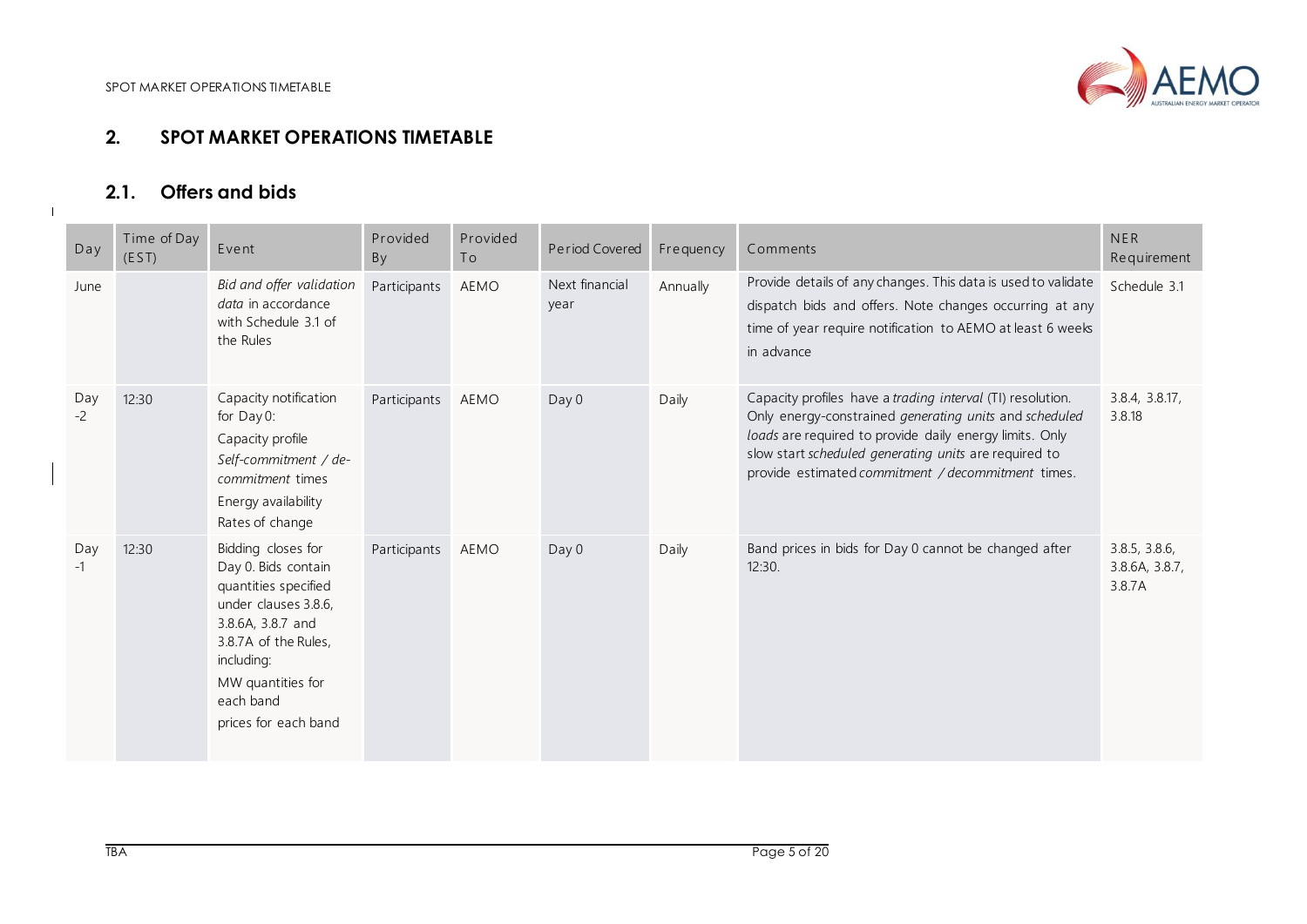

| Day                   | Time of Day<br>(EST)                               | Event                                                                                                                                                                                                                                                                                | Provided<br>By | Provided<br>To | Period Covered                                                             | Frequency | Comments                                                                                                                                  | <b>NER</b><br>Requirement |
|-----------------------|----------------------------------------------------|--------------------------------------------------------------------------------------------------------------------------------------------------------------------------------------------------------------------------------------------------------------------------------------|----------------|----------------|----------------------------------------------------------------------------|-----------|-------------------------------------------------------------------------------------------------------------------------------------------|---------------------------|
| Day<br>$\overline{0}$ | Up to when<br>rebid is<br>captured for<br>dispatch | Rebidding closes.<br>Rebids contain<br>quantities specified<br>under clause 3.8.22 of<br>the Rules, including<br>MW quantities for<br>each band                                                                                                                                      | Participants   | AEMO           | From 12:30<br>Day -1 to the<br>end of Day 0                                | Ongoing   | Rebids must include a brief, verifiable and specific reason<br>for the rebid and the time of the event cited as the cause<br>of the rebid | 3.8.22                    |
| Ong<br>oing           | ASAP, on<br>receipt of a<br>bid                    | Acknowledgement of<br>receipt of valid<br>dispatch offer, dispatch<br>bid or market ancillary<br>service offer, and data<br>contained in these<br>offers as they will be<br>used in <i>dispatch</i> if the<br>bid is valid. The<br>reason(s) for rejection<br>if the bid is invalid. | AEMO           | Participants   | Day 0                                                                      | Ongoing   |                                                                                                                                           | 3.8.8                     |
| Ong<br>oing           |                                                    | Defaulting dispatch<br>bid, dispatch offer or<br>market ancillary<br>service offer to the last<br>valid bids and offers                                                                                                                                                              | Participants   | AEMO           | Covers days<br>where no daily<br>bids or offers<br>have been<br>submitted. | Ongoing   | If no valid daily bid or offer is received for a particular<br>day, the last valid bid or offer is used.                                  | 3.8.9                     |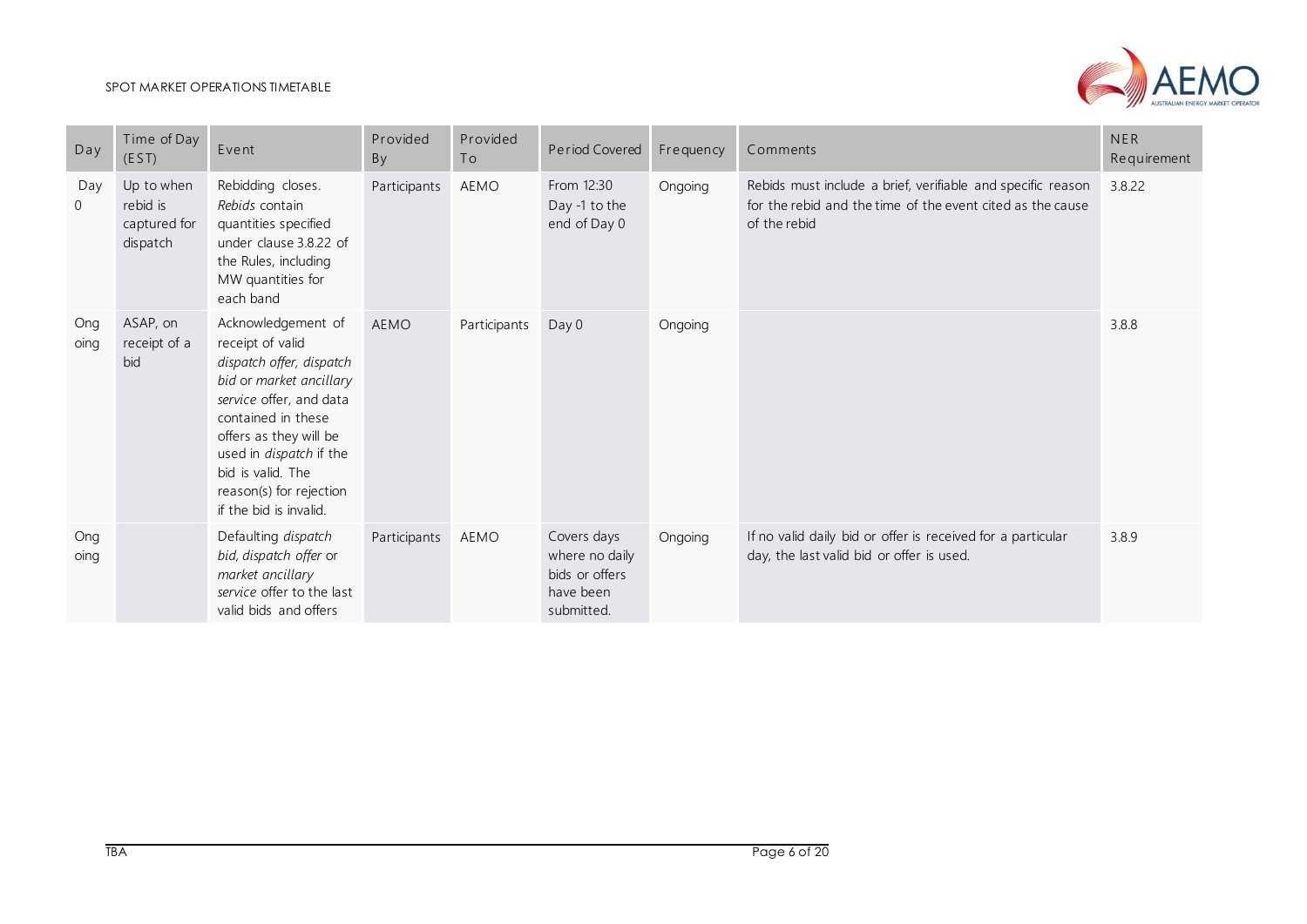

| Dav         | Time of Day<br>(EST) | Event                                                                                                                                                                                                                                     | Provided<br>By | Provided<br>To | Period Covered                                         | Frequency                                | Comments                                                                                  | <b>NER</b><br>Requirement |
|-------------|----------------------|-------------------------------------------------------------------------------------------------------------------------------------------------------------------------------------------------------------------------------------------|----------------|----------------|--------------------------------------------------------|------------------------------------------|-------------------------------------------------------------------------------------------|---------------------------|
| Ong<br>oing | ASAP                 | Submit each semi-<br>scheduled generating<br>unit plant availability if<br>it differs more than<br>6 MW from the<br>nameplate rating.<br>Subsequent<br>notification to advise<br>its return to within<br>6 MW of the<br>nameplate rating. | Participants   | AEMO           | Day $0$ to<br>period covered<br>by medium<br>term PASA | As<br>frequently<br>as changes<br>occur. | Submit data as soon as aware of changes in dispatch,<br>pre-dispatch and PASA timeframes. | 3.7B(b)                   |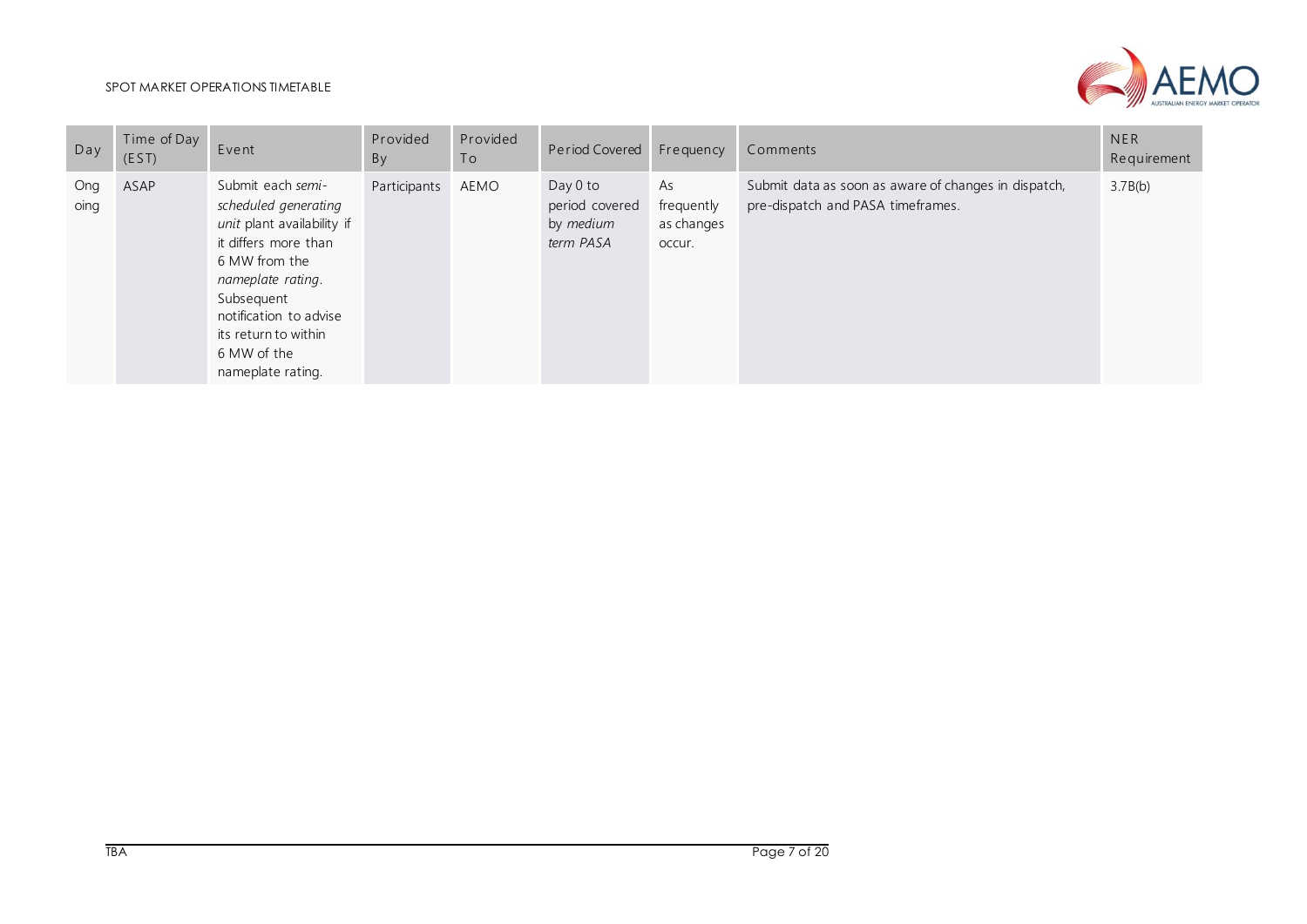

# **2.2. PASA**

<span id="page-7-0"></span>

| Day     | Time of<br>Day<br>(EST) | Event                                                                                                                                                                  | Provided<br>By         | Provided<br>To | Period Covered                                                                                                   | Frequency                                                                                     | Comments                                                                                 | <b>NER</b><br>Requirement             |
|---------|-------------------------|------------------------------------------------------------------------------------------------------------------------------------------------------------------------|------------------------|----------------|------------------------------------------------------------------------------------------------------------------|-----------------------------------------------------------------------------------------------|------------------------------------------------------------------------------------------|---------------------------------------|
| Ongoing |                         | Submit data for short term<br>PASA, including:<br>Scheduled generating<br>units, scheduled load and<br>scheduled network service<br>availability;<br>Network outages.  | Participants<br>& AEMO | <b>AEMO</b>    | 6 trading days<br>from end of<br>trading day<br>covered by most<br>recent 30-minute<br>pre-dispatch<br>schedule. | As<br>frequently<br>as changes<br>occur.                                                      | Half hourly resolution. AEMO<br>converts network outage information<br>into constraints. | $3.7.3(e)$ , (f),<br>(g)              |
| Daily   | 14:00                   | Publish short term PASA,<br>including load forecast for<br>each region.                                                                                                | <b>AEMO</b>            | Participants   | 6 trading days<br>from end of<br>trading day<br>covered by most<br>recent 30-minute<br>pre-dispatch<br>schedule. | Daily as a<br>minimum<br>Rule<br>requiremen<br>t. Current<br>system<br>target is 2<br>hourly. | Short term PASA is provided in half-<br>hourly resolution.                               | $3.7.3(a)$ , (b),<br>$(h)$ , 4.9.1(a) |
| Ongoing |                         | Submit data for medium<br>term PASA, including:<br>Scheduled generating<br>units, scheduled load and<br>scheduled network service<br>availability;<br>Network outages. | Participants<br>& AEMO | <b>AEMO</b>    | Up to 3624<br>months from the<br>Sunday after the<br>day of publication.                                         | As<br>frequently<br>as changes<br>occur.                                                      | Daily resolution. AEMO converts<br>network outage information into<br>constraints.       | $3.7.2(d)$ , (e),                     |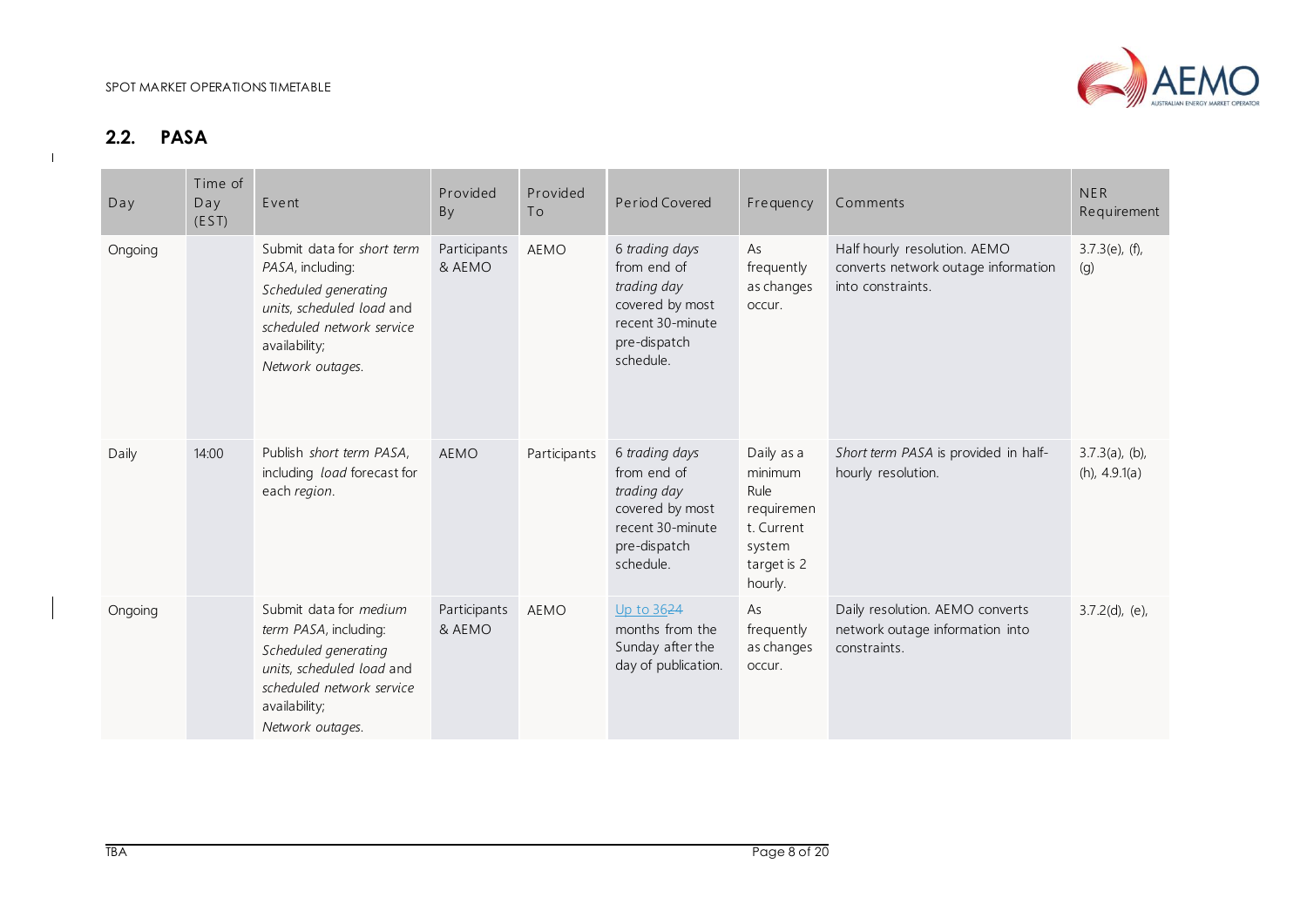

| Day                   | Time of<br>Day<br>(EST)                         | Event                                                                                                                                                | Provided<br>By | Provided<br>To | Period Covered                                                   | Frequency                                                                                                                                   | Comments                                             | <b>NER</b><br>Requirement                                 |
|-----------------------|-------------------------------------------------|------------------------------------------------------------------------------------------------------------------------------------------------------|----------------|----------------|------------------------------------------------------------------|---------------------------------------------------------------------------------------------------------------------------------------------|------------------------------------------------------|-----------------------------------------------------------|
| Each<br>Tuesday       | 16:00                                           | Publish medium term<br>PASA outputs, including<br>load forecast for each<br>region.                                                                  | <b>AEMO</b>    | Participants   | 24 months from<br>the Sunday after<br>the day of<br>publication. | Weekly as a<br>minimum.<br>More<br>frequently<br>if a<br>materially<br>significant<br>change<br>exists.                                     | Medium term PASA is provided in<br>daily resolution. | $3.7.2(a)$ , (b),<br>$(f)(1)-(4)$ and<br>$(6)$ , 4.9.1(a) |
| Monday to<br>Saturday | Generall<br>у 9:00,<br>12:00<br>15:00.<br>18:00 | Publish aggregate<br>generating unit PASA<br>availability for each region<br>and individual scheduled<br>generating unit PASA<br><i>availability</i> | <b>AEMO</b>    | Participants   | 36 months from<br>the Sunday after<br>the day of<br>publication  | Weekly as a<br>rules<br>requiremen<br>t, but<br>currently<br>system<br>target is<br>four times<br>each day<br>from<br>Monday to<br>Saturday | Medium term PASA is provided in<br>daily resolution. | 3.7.2(f)(5)                                               |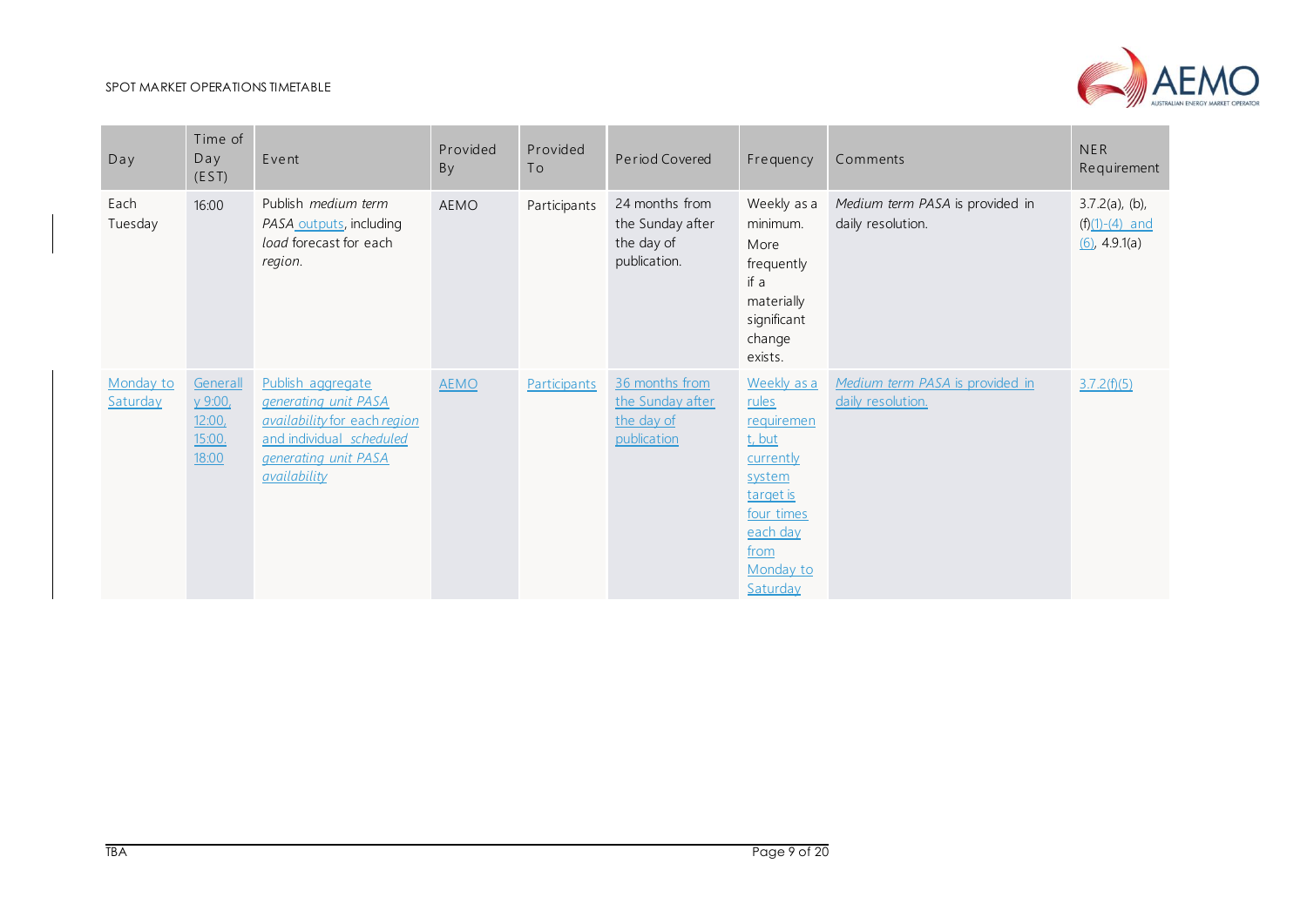$\mathbf{I}$ 



# **2.3. Dispatch and pre-dispatch**

<span id="page-9-0"></span>

| Day      | Time of Day<br>(EST)                                                     | Event                                                                                                                             | Provided<br>By | Provided<br>To | Period Covered                                                                | Frequency                                                                                    | Comments                                                                         | <b>NER</b><br>Requirement            |
|----------|--------------------------------------------------------------------------|-----------------------------------------------------------------------------------------------------------------------------------|----------------|----------------|-------------------------------------------------------------------------------|----------------------------------------------------------------------------------------------|----------------------------------------------------------------------------------|--------------------------------------|
| $Day -1$ | As soon as<br>possible<br>(ASAP) after<br>12:30, no later<br>than 16:00. | Publish the 30-minute pre-<br>dispatch schedule for Day 0,<br>including regional load forecasts<br>and available generationregion | <b>AEMO</b>    | Participants   | Day 0                                                                         | Each 3 hours as a<br>minimum Rule<br>requirement. Current<br>system target is<br>halfhourly. | 30-minute pre-<br>dispatch schedule is<br>provided in half<br>hourly resolution. | 3.8.20,<br>$3.13.4(i)$ ,<br>4.9.1(a) |
| Day 0    | Every 5 min.<br>(approx.)                                                | Dispatch.                                                                                                                         | <b>AEMO</b>    | Participants   | Next dispatch<br>interval<br>(trading<br><i>interval</i> from 1<br>July 2021) | Every 5 minutes.                                                                             | Dispatch is according<br>to current bids, offers<br>and rebids.                  | 3.8.21                               |
| Day 0    | Every 5<br>minutes                                                       | Five-minute pre-dispatch                                                                                                          | <b>AEMO</b>    | Participants   | At least the<br>next hour                                                     | Every 5 minutes from<br>1 July 2021                                                          | This will not be a<br>Rules requirement<br>until 1 July 2021                     | 3.8.20                               |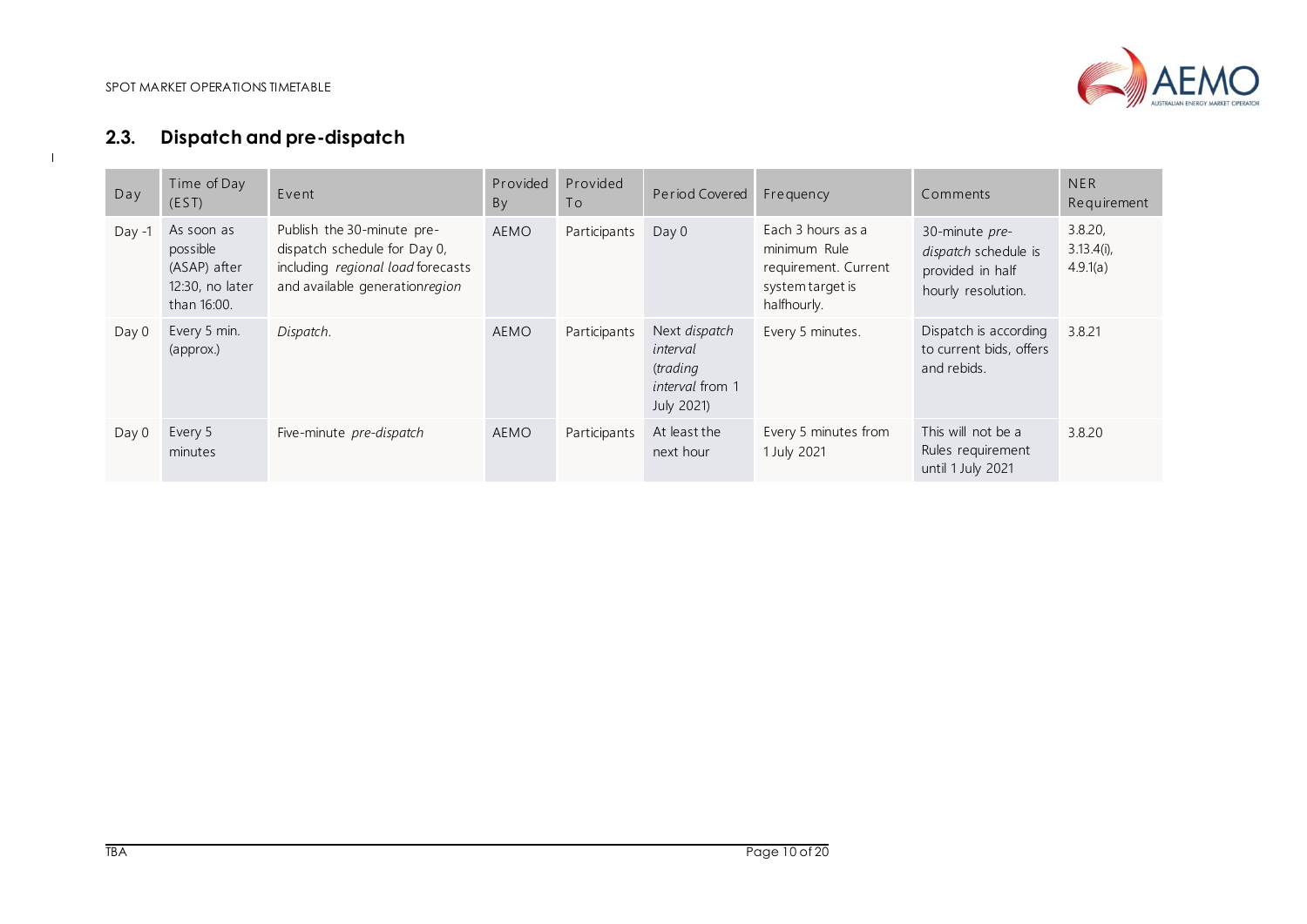

# **2.4. Market information**

<span id="page-10-0"></span>

| Day             | Time of Day<br>(EST)                            | Event                                                                                                                                   | Provided<br>By | Provided<br>To | Period Covered                                                                                                   | Frequency                                                                                         | Comments                                                                                                                            | <b>NER</b><br>Requirement |
|-----------------|-------------------------------------------------|-----------------------------------------------------------------------------------------------------------------------------------------|----------------|----------------|------------------------------------------------------------------------------------------------------------------|---------------------------------------------------------------------------------------------------|-------------------------------------------------------------------------------------------------------------------------------------|---------------------------|
| Each<br>Tuesday | 16:00                                           | Publish outcome of<br>Medium term PASA.                                                                                                 | <b>AEMO</b>    | Participants   | 24 months from<br>the Sunday after<br>the day of<br>publication.                                                 | Weekly as a<br>minimum                                                                            | Medium term PASA is<br>provided in daily resolution.                                                                                | $3.13.4$ (a)              |
| Day 0           | 14:00                                           | Publish outcome of short<br>term PASA.                                                                                                  | <b>AEMO</b>    | Participants   | 6 trading days<br>from end of<br>trading day<br>covered by most<br>recent 30-minute<br>pre-dispatch<br>schedule. | Daily as a<br>minimum Rule<br>requirement.<br>Current system<br>target is every 2<br>hours.       | Short term PASA is<br>provided in half hourly<br>resolution.                                                                        | $3.13.4$ (c)              |
| $Day -1$        | ASAP after<br>12:30, no<br>later than<br>16:00. | Publish 30-minute pre-<br>dispatch schedule.                                                                                            | <b>AEMO</b>    | Participants   | Day 0                                                                                                            | Every 3 hours as a<br>minimum Rule<br>requirement.<br>Current system<br>target is half<br>hourly. | 30-minute pre-dispatch<br>schedule is provided in<br>half-hourly resolution.                                                        | $3.13.4$ (e), (i)         |
| $Day -1$        | ASAP after<br>12:30, no<br>later than<br>16:00. | Publish forecast energy<br>and ancillary service prices<br>at each regional reference<br>node.                                          | <b>AEMO</b>    | Participants   | Day 0                                                                                                            | Every 3 hours as a<br>minimum Rule<br>requirement.<br>Current system<br>target is half<br>hourly. | Forecast prices are<br>provided in half hourly<br>resolution. Based on<br>30-minute pre-dispatch<br>schedule.                       | $3.13.4$ (g), (i)         |
| $Day -1$        | ASAP after<br>12:30, no<br>later than<br>16:00. | Publish expected<br>sensitivity of the forecast<br>energy prices to changes in<br>the forecast load or<br>generating unit availability. | <b>AEMO</b>    | Participants   | Day 0                                                                                                            | Every 3 hours as a<br>minimum Rule<br>requirement.<br>Current system<br>target is half<br>hourly. | Sensitivity forecast of<br>energy prices is provided in<br>half hourly resolution.<br>Based on 30-minute pre-<br>dispatch schedule. | $3.13.4$ (h), (i)         |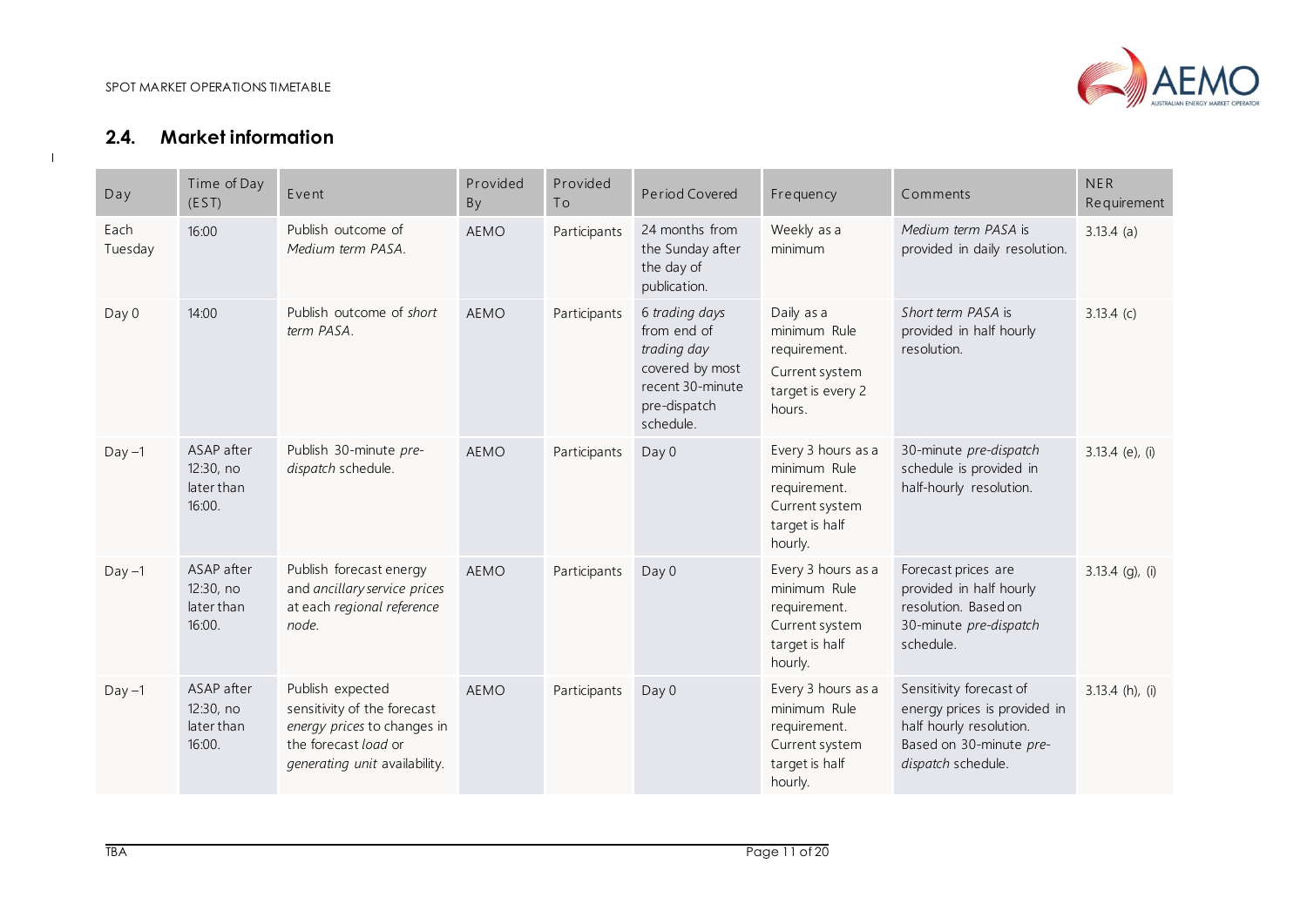

| Day   | Time of Day<br>(EST)                                                                                                                                             | Event                                                                                                                             | Provided<br>By | Provided<br>To | Period Covered                                                        | Frequency                                                                                                                    | Comments                                                     | <b>NER</b><br>Requirement                               |
|-------|------------------------------------------------------------------------------------------------------------------------------------------------------------------|-----------------------------------------------------------------------------------------------------------------------------------|----------------|----------------|-----------------------------------------------------------------------|------------------------------------------------------------------------------------------------------------------------------|--------------------------------------------------------------|---------------------------------------------------------|
| Day 0 | Every 5<br>minutes.                                                                                                                                              | Publish 5-minute pre-<br>dispatch schedule.                                                                                       | AEMO           | Participants   | At least the next<br>hour                                             | Minimum Rule<br>requirement is<br>every 3 hours. The<br>system target will<br>be every 5<br>minutes from<br>1 July 2021.     | This will not be a Rules<br>requirement until<br>1 July 2021 | 3.13.4(f)                                               |
| Day 0 | Every 5<br>minutes                                                                                                                                               | Publish forecast spot prices<br>and ancillary service prices<br>at each regional reference<br>node.                               | <b>AEMO</b>    | Participants   | At least the next<br>hour                                             | The minimum Rule<br>requirement is<br>every 3 hours. The<br>system target will<br>be every 5<br>minutes from<br>1 July 2021. | This will not be a Rules<br>requirement until<br>1 July 2021 | $3.13.4$ (g)                                            |
| Day 0 | ASAP after<br>start of<br>dispatch<br>interval<br>(trading<br>interval from<br>1 July 2021).                                                                     | Publish dispatch prices<br>(spot prices from 1 July<br>2021) and ancillary service<br>prices for each regional<br>reference node. | <b>AEMO</b>    | Participants   | Current dispatch<br>interval (trading<br>interval from 1 July<br>2021 | Every 5 min.                                                                                                                 |                                                              | $3.13.4$ (l)                                            |
| Day 0 | ASAP after<br>start of last<br>dispatch<br>interval in the<br>trading<br>interval (last<br>trading<br>interval in a<br>30-minute<br>period from 1<br>July 2021). | Publish regional reference<br>prices (30-minute prices<br>from 1 July 2021).                                                      | <b>AEMO</b>    | Participants   | Current trading<br>interval (30-minute<br>period from 1 July<br>2021  | Every half hour.                                                                                                             |                                                              | $3.13.4(m)$ (or,<br>after<br>1 July 2021,<br>3.13.4(11) |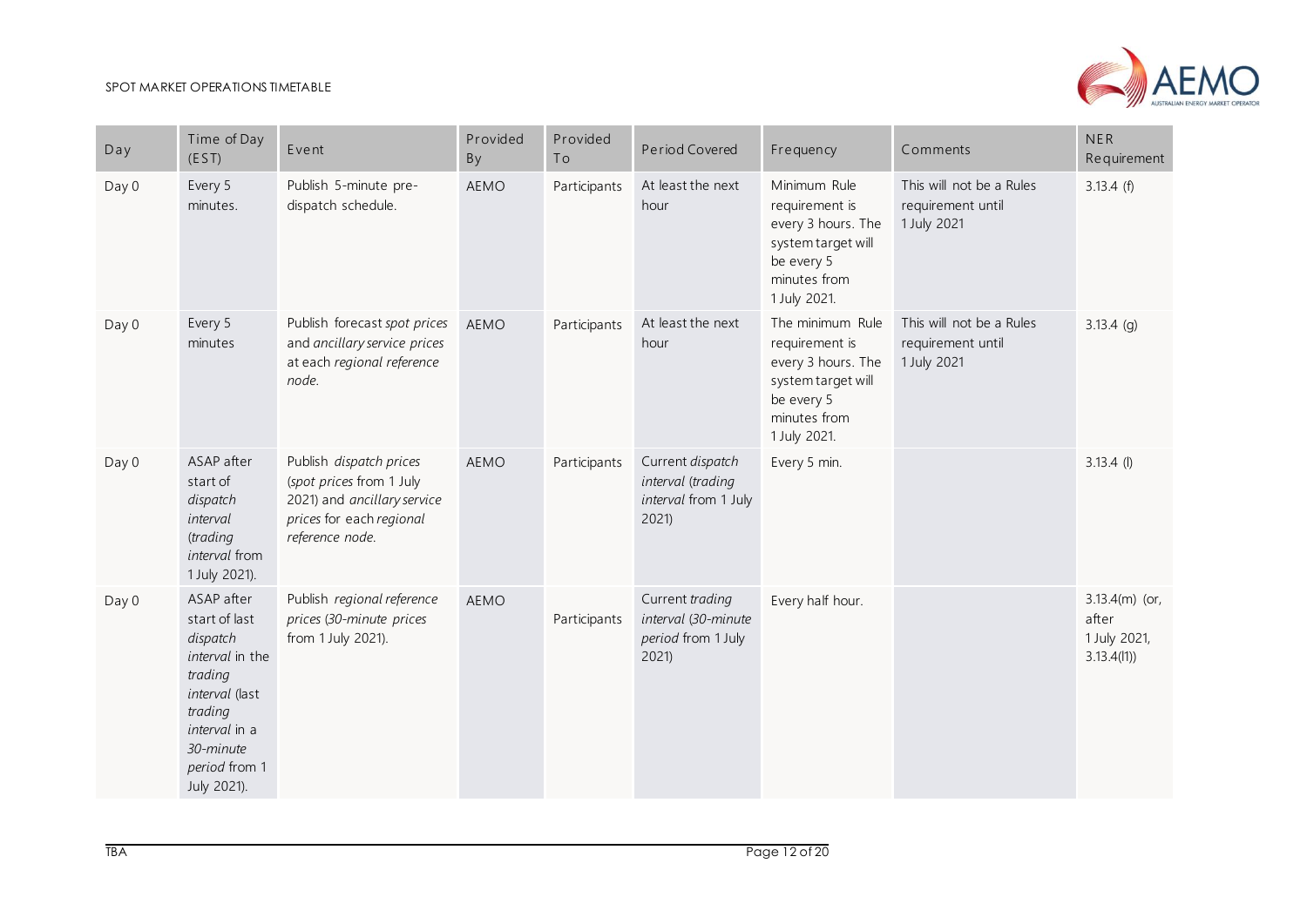

| Day      | Time of Day<br>(EST)                   | Event                                                                                                                                                                                                                                                                                                                          | Provided<br>By | Provided<br>To | Period Covered | Frequency | Comments                                                                                                                                                                                                                               | NER<br>Requirement |
|----------|----------------------------------------|--------------------------------------------------------------------------------------------------------------------------------------------------------------------------------------------------------------------------------------------------------------------------------------------------------------------------------|----------------|----------------|----------------|-----------|----------------------------------------------------------------------------------------------------------------------------------------------------------------------------------------------------------------------------------------|--------------------|
| $Day +1$ | ASAP after<br>start of<br>trading day. | Publish for Day 0:<br>Regional reference prices;<br>Ancillary service prices;<br>Regional and total<br>interconnected system<br>loads and energies;<br>Inter-regional loss factors;<br>Network constraints.                                                                                                                    | <b>AEMO</b>    | Participants   | Day 0          | Daily     | Half hourly resolution (5-<br>minute resolution from 1<br>July 2021).                                                                                                                                                                  | 3.13.4(n)          |
| $Day +1$ | ASAP after<br>start of<br>trading day  | Publish for Day 0, inter-<br>regional flows                                                                                                                                                                                                                                                                                    | <b>AEMO</b>    | Participants   | Day 0          | Daily     | Half hourly resolution (5-<br>minute resolution from 1<br>July 2021).                                                                                                                                                                  | 3.13.4(n1)         |
| $Day +1$ | ASAP after<br>start of<br>trading day. | Publish final dispatch<br>offers, dispatch bids and<br>market ancillary services<br>offers received, as well as<br>actual availabilities of<br>generating units, scheduled<br>network services, scheduled<br>loads and market ancillary<br>services.                                                                           | <b>AEMO</b>    | Participants   | Day 0          | Daily     |                                                                                                                                                                                                                                        | $3.13.4$ (p)       |
| $Day +1$ | ASAP after<br>start of<br>trading day. | Publish dispatched<br>generation, dispatched<br>network service, dispatched<br>load for each scheduled<br>generating unit, semi-<br>scheduled generating unit,<br>scheduled network service<br>and scheduled load<br>respectively. Publish<br>application of semi-<br>dispatch cap to each semi-<br>scheduled generating unit. | <b>AEMO</b>    | Participants   | Day 0          | Daily     | 5minute resolution for<br>dispatch interval and half-<br>hourly resolution for<br>trading interval (or, after<br>1 July 2021, 5-minute<br>resolution for trading<br>intervals and half-hourly<br>resolution for 30-minute<br>periods). | $3.13.4$ (q)       |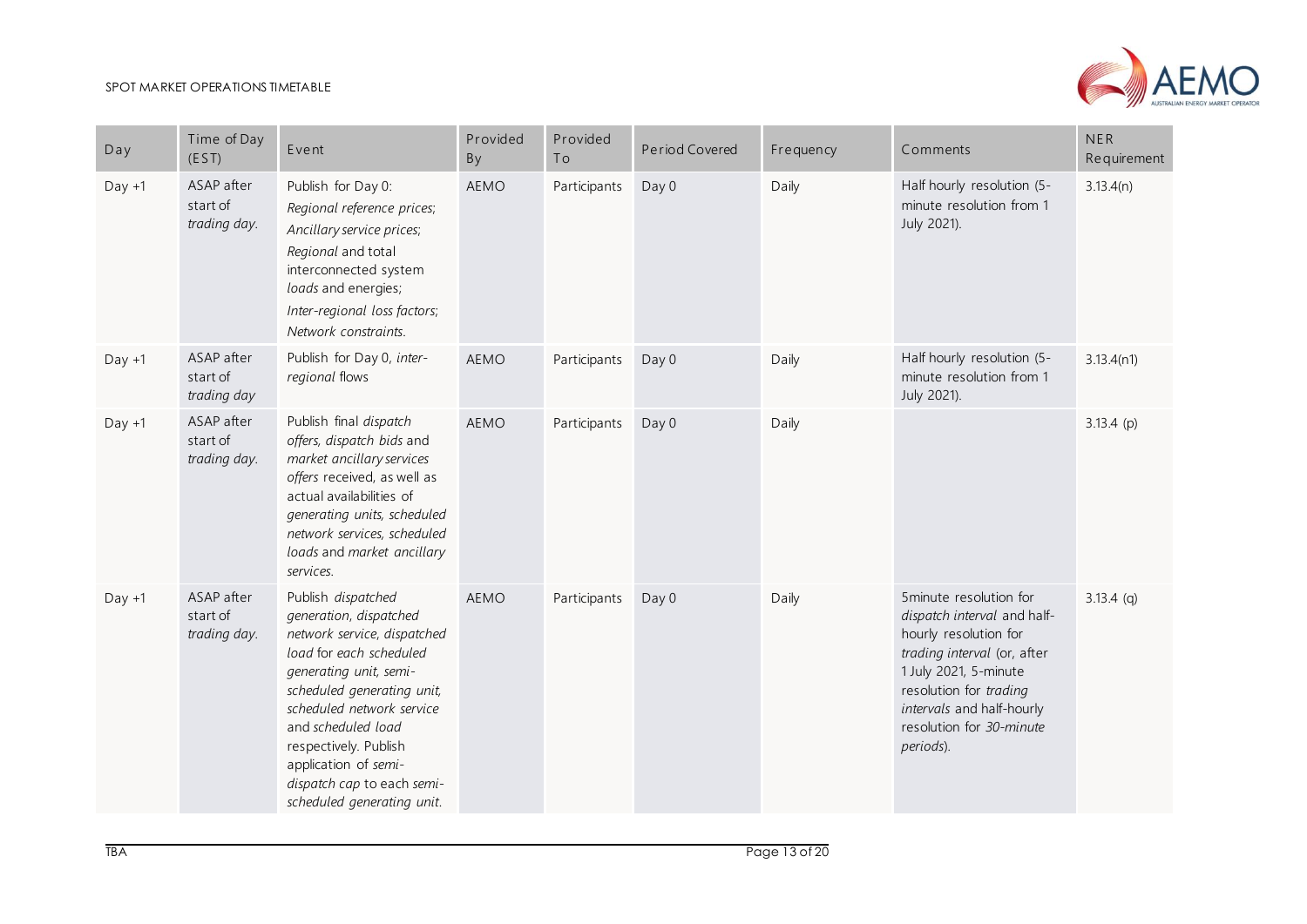

| Day             | Time of Day<br>(EST)                                                                         | Event                                                                                                                                                                                                                                                                                                 | Provided<br>By | Provided<br>To | Period Covered                                                                  | Frequency                                                                                                                             | Comments                                                                                                                         | <b>NER</b><br>Requirement |
|-----------------|----------------------------------------------------------------------------------------------|-------------------------------------------------------------------------------------------------------------------------------------------------------------------------------------------------------------------------------------------------------------------------------------------------------|----------------|----------------|---------------------------------------------------------------------------------|---------------------------------------------------------------------------------------------------------------------------------------|----------------------------------------------------------------------------------------------------------------------------------|---------------------------|
| Day 0           | ASAP after<br>start of<br>dispatch<br>interval<br>(trading<br>interval from<br>1 July 2021). | Publish actual generation<br>of scheduled generating<br>unit, semi-scheduled<br>generating unit and non-<br>scheduled generating unit<br>or non-scheduled<br>generating systems.<br>Publish actual network<br>service for scheduled<br>network service.<br>Publish actual load for<br>scheduled load. | <b>AEMO</b>    | Public         | Current dispatch<br>interval (current<br>trading interval<br>from 1 July 2021). | Every 5 minutes                                                                                                                       | The actual generation is<br>measured at the beginning<br>of each dispatch interval<br>(trading interval from 1 July<br>$2021$ ). | 3.13.4(r)                 |
| $Day +1$        |                                                                                              | Publish operational<br>irregularities.                                                                                                                                                                                                                                                                | <b>AEMO</b>    | Participants   | Day 0                                                                           | Daily                                                                                                                                 |                                                                                                                                  | $3.13.4$ (w)              |
|                 |                                                                                              |                                                                                                                                                                                                                                                                                                       |                |                |                                                                                 |                                                                                                                                       |                                                                                                                                  |                           |
| $Day -1$        | ASAP after<br>12:30, no<br>later than<br>16:00.                                              | Publish unconstrained<br>intermittent generation<br>forecast for semi-scheduled<br>generating units.                                                                                                                                                                                                  | <b>AEMO</b>    | Participants   | Day 0                                                                           | Every 3 hours as a<br>minimum Rule<br>requirement.<br>Current system<br>target is half<br>hourly.                                     | Half-hourly resolution.                                                                                                          | 3.13.4(y)                 |
| Each<br>Tuesday | 16:00                                                                                        | Publish a forecast of the<br>requirements for each<br>type of market ancillary<br>service for each region for<br>the following week.                                                                                                                                                                  | <b>AEMO</b>    | Participants   | Next 7 days                                                                     | Weekly as a<br>minimum. Target<br>daily.<br>More frequently if<br>there are<br>significant<br>changes to<br>forecast<br>requirements. | Half hourly resolution.                                                                                                          | 3.13.4A                   |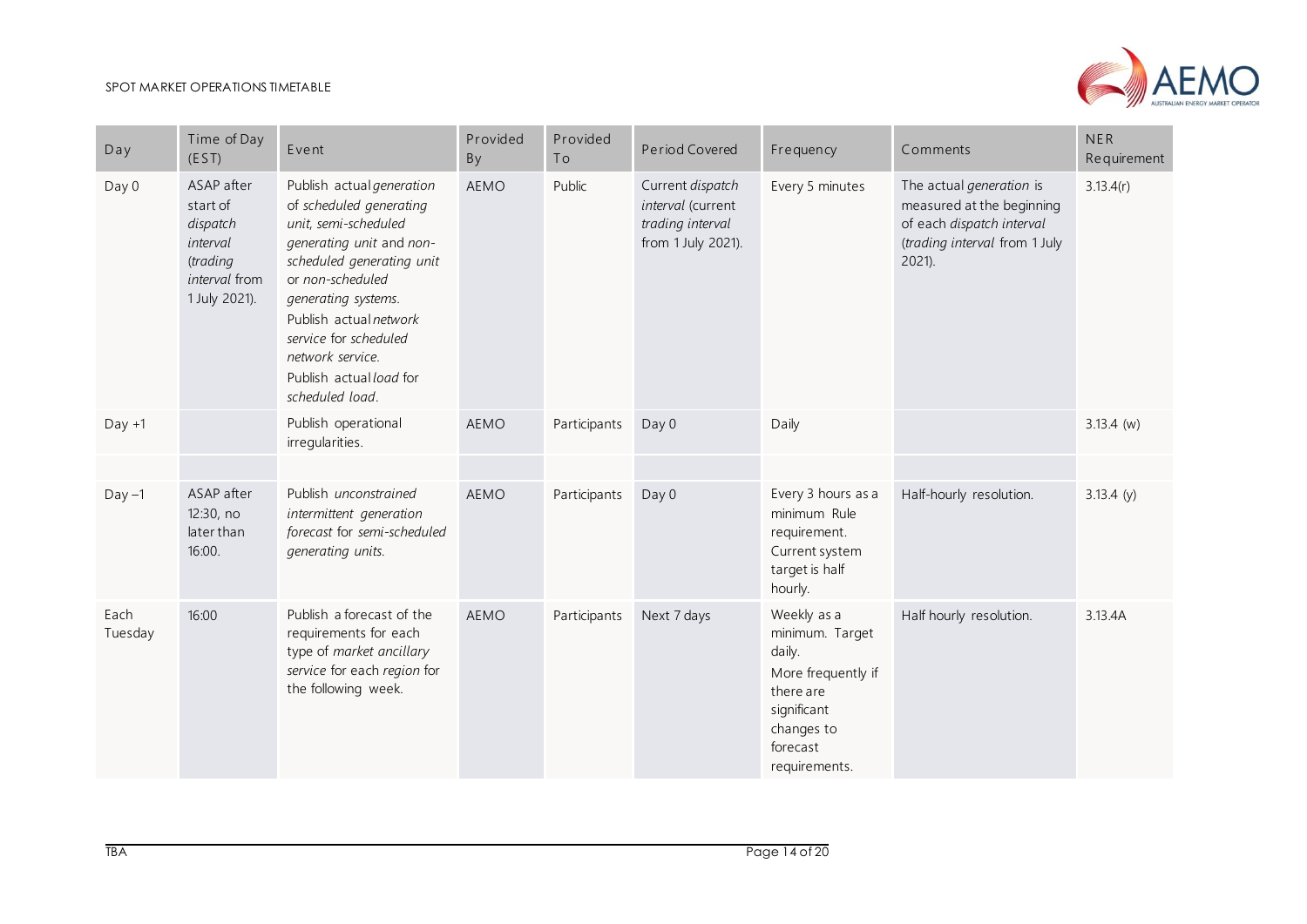

| Day                          | Time of Day<br>(EST) | Event                                                                                                                                                                                | Provided<br>By | Provided<br>To | Period Covered                 | Frequency                                                                                                 | Comments             | <b>NER</b><br>Requirement |
|------------------------------|----------------------|--------------------------------------------------------------------------------------------------------------------------------------------------------------------------------------|----------------|----------------|--------------------------------|-----------------------------------------------------------------------------------------------------------|----------------------|---------------------------|
| September<br>of each<br>year |                      | Publish costs of all of its<br>operations associated with<br>the acquisition of market<br>ancillary services and non<br>market ancillary services.                                   | AEMO           | Participants   | Last financial year            | Annually for non-<br>market ancillary<br>services. Weekly<br>updates for<br>market ancillary<br>services. |                      | 3.13.5(a)                 |
| Ongoing                      |                      | Publish the historical data<br>used in determining the<br>'causer pays' factors for<br>each Participant at least 8<br>business days prior to the<br>application of these<br>factors. | AEMO           | Participants   | 'Causer pays'<br>sample period | Every 4 weeks<br>from commence-<br>ment of <i>market</i><br>ancillary services<br>date.                   | 4 weekly resolution. | 3.15.6A(n)                |
| Ongoing                      |                      | Publish the 'causer pays'<br>factors at least 10 business<br>days prior to the<br>application of these<br>factors.                                                                   | AEMO           | Participants   | 'Causer pays'<br>sample period | Every 4 weeks<br>from commence-<br>ment of market<br>ancillary services<br>date.                          | 4 weekly resolution. | 3.15.6A(na)               |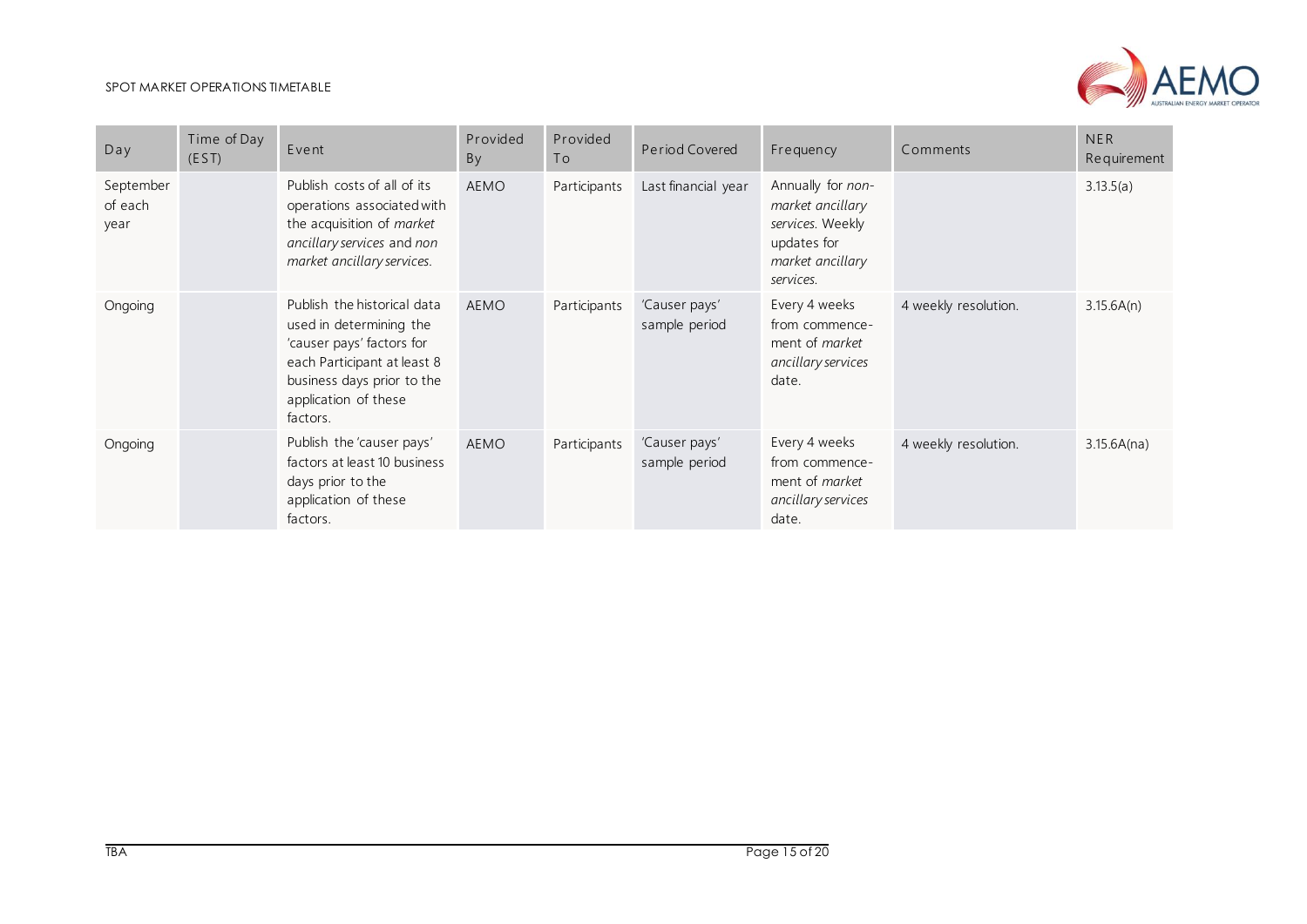

# **2.5. Settlements**

<span id="page-15-0"></span>

| Day                                                  | Time of Day<br>(EST)                                          | Event                                                                                                                         | Provided By  | Provided To                                      | Period Covered                               | Frequency | Comments                                                                                                                                                              | <b>NER Requirement</b> |
|------------------------------------------------------|---------------------------------------------------------------|-------------------------------------------------------------------------------------------------------------------------------|--------------|--------------------------------------------------|----------------------------------------------|-----------|-----------------------------------------------------------------------------------------------------------------------------------------------------------------------|------------------------|
| End of<br>billing<br>period $+5$<br>business<br>days | No later than<br>18:00                                        | Publish the Carbon<br>Dioxide Equivalent<br>Intensity Index for the<br>days of the Billing<br>Period                          | <b>AEMO</b>  | Publically<br>available via the<br>AEMO web site | Billing period                               | Weekly    | The data published<br>will include a Carbon<br>Dioxide Equivalent<br>Intensity Index for<br>each day of the billing<br>period                                         | 3.13.14                |
| End of<br>billing<br>period $+5$<br>business<br>days | Approximately<br>12:00 Sydney<br>Time, no later<br>than 18:00 | <b>Issue Preliminary</b><br>Settlement Statement<br>to Participant.                                                           | <b>AEMO</b>  | Market<br>Participants                           | Billing period<br>containing<br>Day 0        | Weekly    |                                                                                                                                                                       | 3.15.14                |
| End of<br>billing<br>period + 18<br>business<br>days | Approximately<br>12:00 Sydney<br>Time, no later<br>than 18:00 | Issue Final Settlement<br>Statement to<br>Participant.                                                                        | <b>AEMO</b>  | Market<br>Participants                           | Billing period<br>containing<br>Day 0        | Weekly    |                                                                                                                                                                       | 3.15.15                |
| End of<br>billing<br>period +20<br>business<br>days  | By 10:30<br>Sydney Time.                                      | Participants pay to<br>AEMO in cleared<br>funds the amount<br>stated to be payable<br>on the relevant final<br>statement.     | Participants | EFT Provider                                     | <b>Billing Period</b><br>containing<br>Day 0 | Weekly    | Times must align with<br>EFT Provider and<br>RTGS System<br>deadlines.                                                                                                | 3.15.16                |
| End of<br>billing<br>period +20<br>business<br>days  | By 14:00<br>Sydney Time.                                      | AEMO pays to<br>Participants in<br>cleared funds the<br>amount stated to be<br>payable on the<br>relevant final<br>statement. | <b>AEMO</b>  | <b>EFT Provider</b>                              | <b>Billing Period</b><br>containing<br>Day 0 | Weekly    | Subject to all<br>payments to AEMO<br>being cleared by 10:30<br>Sydney Time and<br>Participant's Exigo<br>Transactions entered<br>and matched by 13:00<br>Sydney Time | 3.15.17                |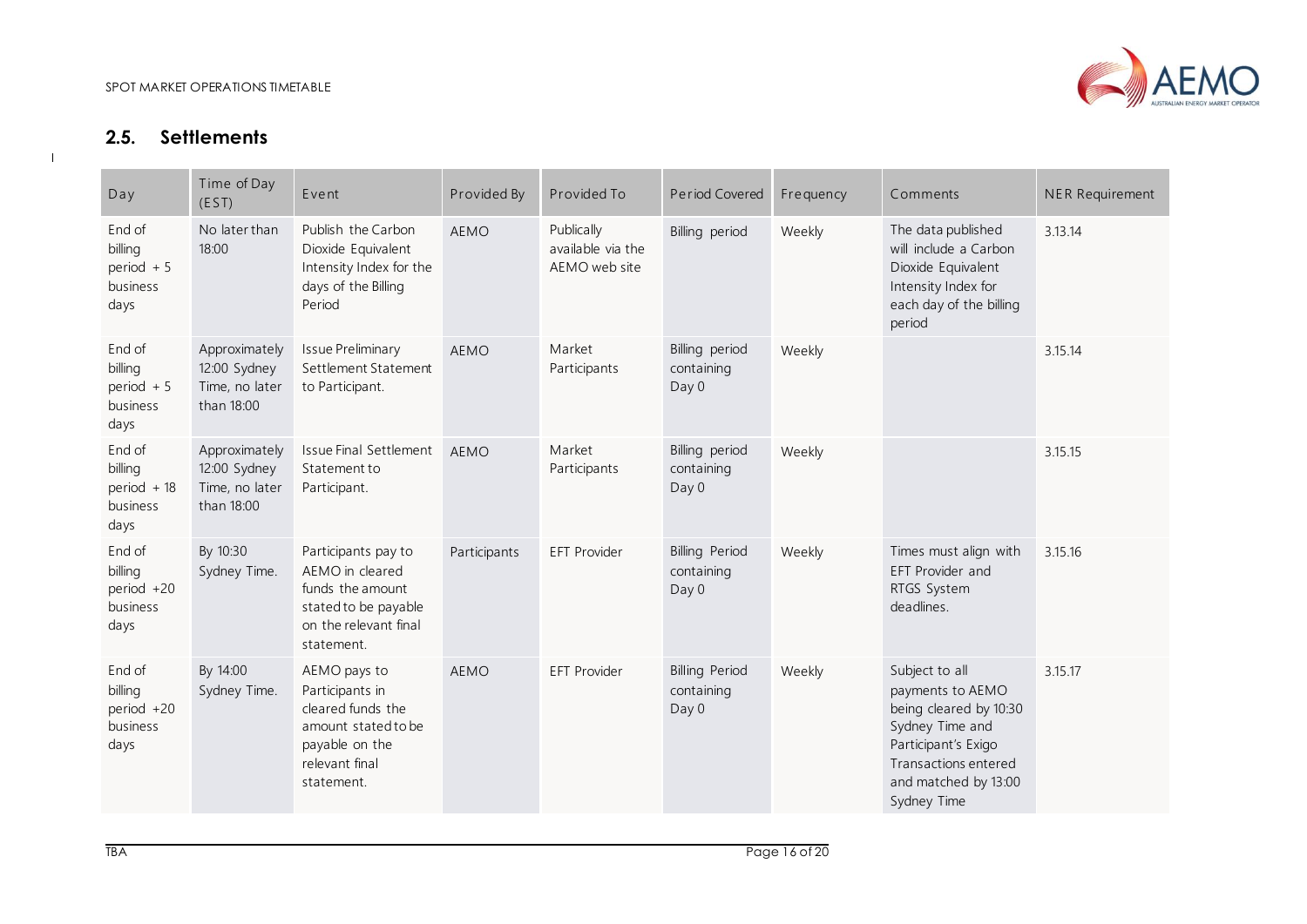**Contract Contract** 



| Day                                                 | Time of Day<br>(EST)                                          | Event                                                                                                | Provided By | Provided To            | Period Covered                               | Frequency                                                                       | Comments                                                                                                                                                                          | <b>NER Requirement</b> |
|-----------------------------------------------------|---------------------------------------------------------------|------------------------------------------------------------------------------------------------------|-------------|------------------------|----------------------------------------------|---------------------------------------------------------------------------------|-----------------------------------------------------------------------------------------------------------------------------------------------------------------------------------|------------------------|
| End of<br>billing<br>period +20<br>weeks            | Approximately<br>12:00 Sydney<br>Time, no later<br>than 18:00 | <b>Issue Routine Revised</b><br>Statement.                                                           | <b>AEMO</b> | Market<br>Participants | <b>Billing Period</b><br>containing<br>Day 0 | Weekly                                                                          | Based on amended<br>metering data, trading<br>amounts, Participant<br>fees or other amounts<br>payable or receivable<br>by the Participant.                                       | 3.15.19(b)             |
| End of<br>billing<br>period +30<br>weeks            | Approximately<br>12:00 Sydney<br>Time, no later<br>than 18:00 | Issue Routine Revised<br>Statement.                                                                  | <b>AEMO</b> | Market<br>Participants | <b>Billing Period</b><br>containing<br>Day 0 | Weekly                                                                          | Based on amended<br>metering data, trading<br>amounts, Participant<br>fees or other amounts<br>payable or receivable<br>by the Participant.                                       | 3.15.19(b)             |
| End of<br>billing<br>period +20<br>business<br>days | By 16:00<br>Sydney Time.                                      | AEMO pays to<br>Participants in<br>cleared funds to the<br>value of the<br>maximum total<br>payment. | <b>AEMO</b> | <b>EFT Provider</b>    | <b>Billing Period</b><br>containing<br>Day 0 | Weekly, if<br>required.                                                         | Not required if all<br>payments to AEMO<br>are cleared by 10:30.<br>Maximum total<br>payment includes late<br>payments and credit<br>support drawings<br>received prior to 14:00. | 3.15.22                |
| After end of<br>financial<br>year                   |                                                               | AEMO determines<br>payment adjustments<br>to Participants.                                           | <b>AEMO</b> | Market<br>Participants | Financial year<br>containing<br>Day 0        | As required,<br>when<br>additional<br>funds are<br>received after<br>shortfall. | Only required if AEMO<br>receives late payment<br>for a payment default<br>that occurred in the<br>financial year.                                                                | 3.15.23 to 3.15.25     |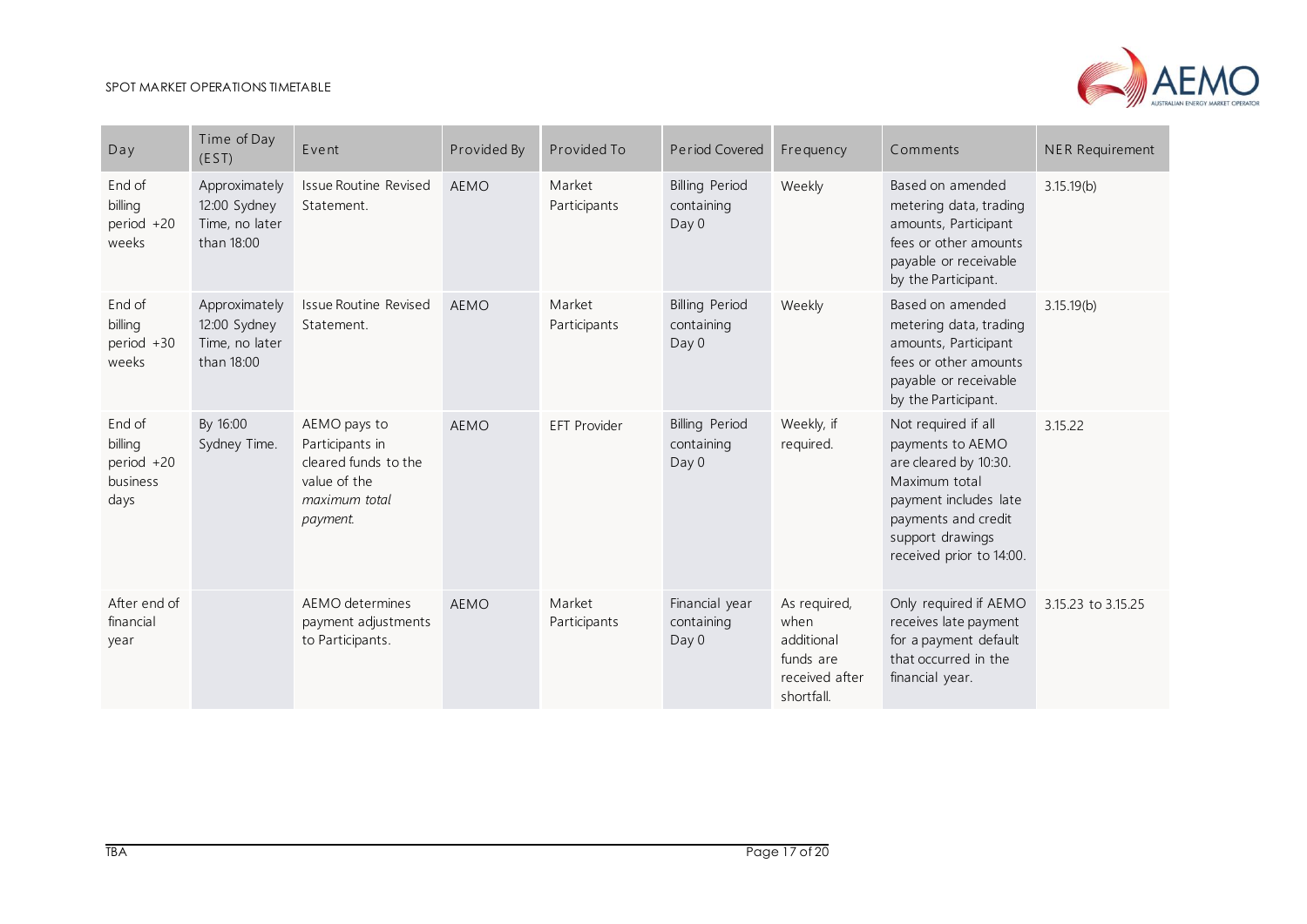

### **2.6. EAAP**

<span id="page-17-0"></span>

| Day                                                                                                                                                                | Time of<br>Day (EST) | Event                                                                      | Provided By             | Provided To  | Period Covered                                      | Frequency | Comments                                                                  | NER Requirement               |
|--------------------------------------------------------------------------------------------------------------------------------------------------------------------|----------------------|----------------------------------------------------------------------------|-------------------------|--------------|-----------------------------------------------------|-----------|---------------------------------------------------------------------------|-------------------------------|
| Within 3 weeks<br>from the time<br>AEMO issues<br>an AEMO<br>Communication<br>for annual<br>EAAP<br>reporting.                                                     | By 16:00<br>hr       | Submission of variable<br>GELF parameters for<br>annual EAAP<br>reporting. | Scheduled<br>Generators | AEMO         | Information to<br>cover the next<br>eight quarters  | Annually  | Information must be<br>provided consistent<br>with the EAAP<br>guidelines | $3.7C(b)(6)(D)$ , (e),<br>(f) |
| One month<br>after receipt of<br>the GELF<br>parameters for<br>annual EAAP<br>reporting. The<br>publication<br>date will fall on<br>the last day of<br>that Month. |                      | Publish EAAP                                                               | AEMO                    | Participants | Information to<br>cover the next<br>eight quarters. | Annually  |                                                                           | 3.7C(d)                       |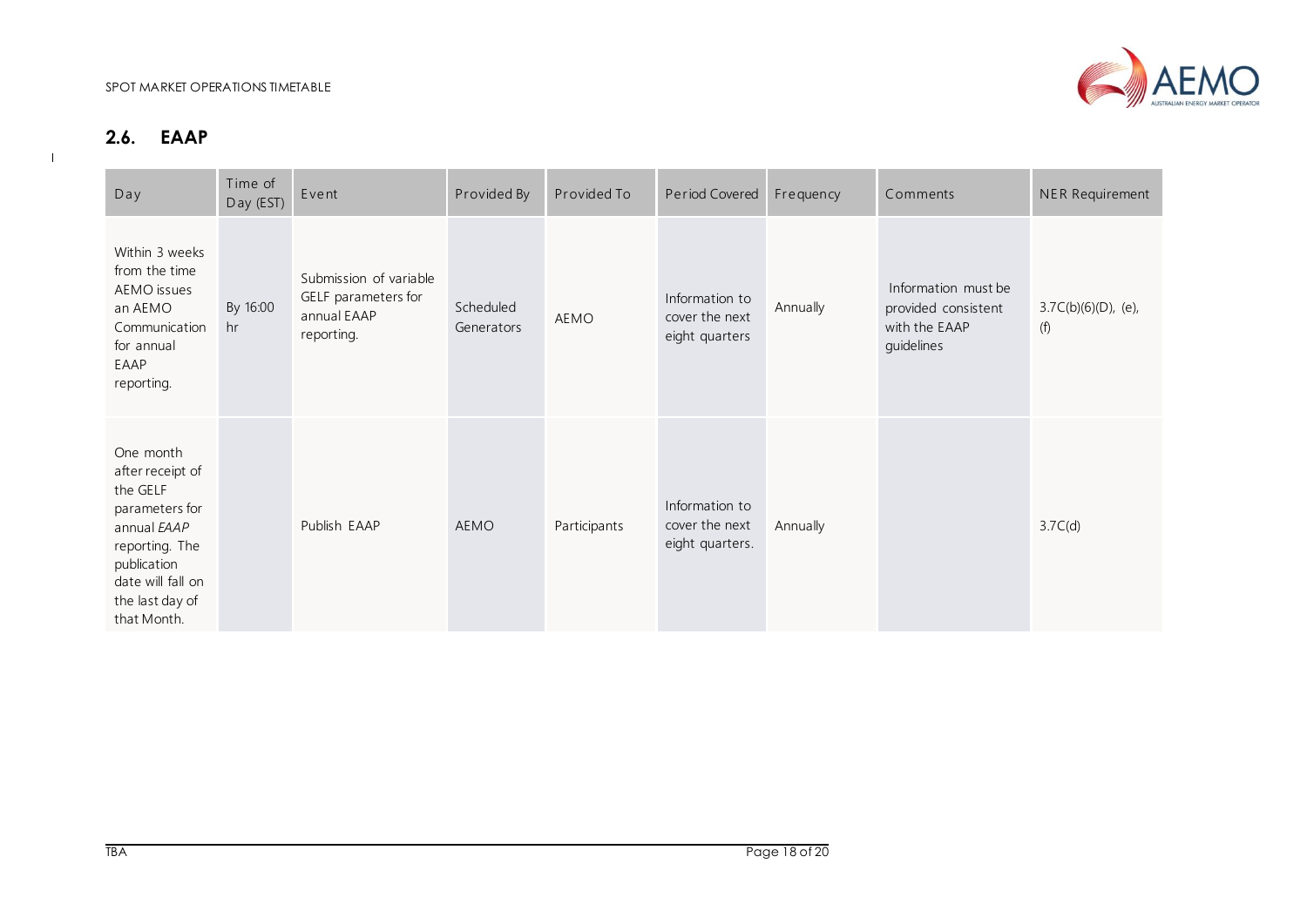

| Day                                                                                                                                                                                                                            | Time of<br>Day (EST) | Event                                                                          | Provided By             | Provided To  | Period Covered                                      | Frequency                                                                                                                          | Comments                                                                            | NER Requirement |
|--------------------------------------------------------------------------------------------------------------------------------------------------------------------------------------------------------------------------------|----------------------|--------------------------------------------------------------------------------|-------------------------|--------------|-----------------------------------------------------|------------------------------------------------------------------------------------------------------------------------------------|-------------------------------------------------------------------------------------|-----------------|
| Within 3 weeks<br>from the time<br>AEMO issues<br>an AEMO<br>Communicaion<br>informing<br>Scheduled<br>Generators that<br>a GELF update<br>is required for<br>additional EAAP<br>reporting.                                    | By 16:00<br>hr       | Submission of variable<br>GELF parameters for<br>additional EAAP<br>reporting. | Scheduled<br>Generators | <b>AEMO</b>  | Information to<br>cover the next<br>eight quarters. | Driven by the<br>'Factors' (as<br>defined in the<br>RSIG) that<br>necessitate<br>review of the<br>previously<br>published<br>EAAP. | Information provided<br>must be consistent<br>with the EAAP<br>guidelines and RSIG. | 3.7C(h)2        |
| One month<br>after receipt of<br>the GELF<br>parameters for<br>additional EAAP<br>reporting, or<br>one month<br>after<br>acknowledging<br>the need for<br>additional EAAP<br>reporting if a<br>GELF update is<br>not required. |                      | Publish EAAP                                                                   | <b>AEMO</b>             | Participants | Information to<br>cover the next<br>eight quarters. | Driven by the<br>'Factors' (as<br>defined in the<br>RSIG) that<br>necessitate<br>review of the<br>previously<br>published<br>EAAP. |                                                                                     | 3.7C(d)2        |